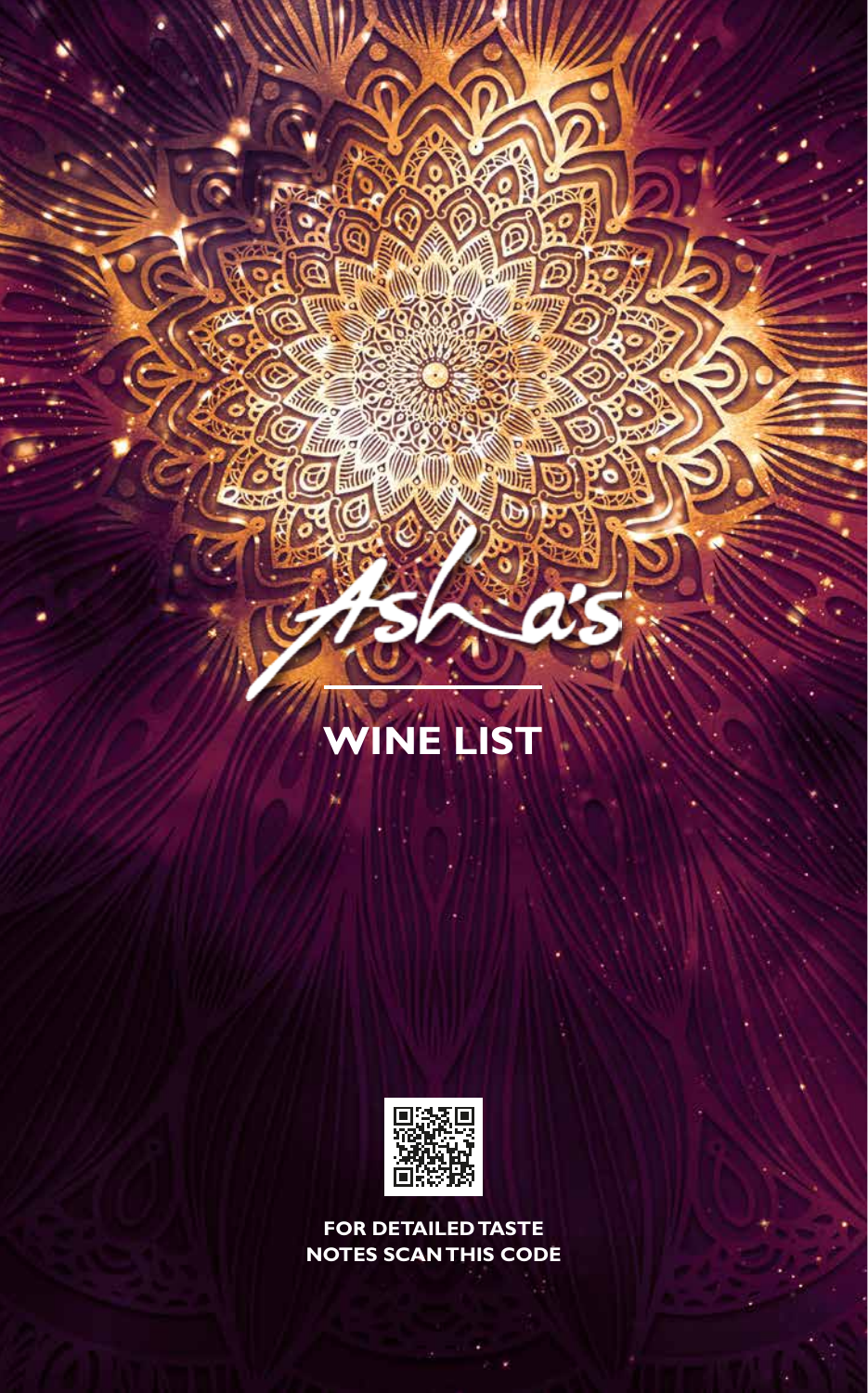

Wine List

White Wine

Petit Chablis, Brocard BURGUNDY, FRANCE / £44.95

Sancerre La Croix du Roy, Crochet LOIRE, FRANCE / £54.95

Pulenta Estate XIV Pinot Gris MENDOZA, ARGENTINA / £31.95

Weinhaus Ress Riesling RHEINGAU, GERMANY 175ML £7.50 / 250ML £10.75 / BTL £31.95

Front Row Chenin Blanc/Roussanne COASTAL REGION, SOUTH AFRICA **175ML £6.50 / 250ML £8.75 / BTL £25.95** 

Tormaresca Chardonnay, Puglia PUGLIA, ITALY 175ML £8.50 / 250ML £11.75 / BTL £34.95

Raventós de Alella Pansa Blanca CATALONIA, SPAIN / £35.95

Montalto Organic Pinot Grigio SICILY, ITALY **175ML £6.50 / 250ML £8.75 / BTL £25.95** 

Santa Alegra Sauvignon Blanc VALLE CENTRAL, CHILE **175ML £6.50 / 250ML £8.75 / BTL £25.95** 

Promesa Rioja Blanco RIOJA, SPAIN  $9175M$ L £7.50 /  $9250M$ L £10.50 / BTL £29.95

Sauvignon Blanc, Featherdrop NEW ZEALAND / £34.95

Puligny 1er Cru Sous le Puits, Henri de Villamont BURGUNDY, FRANCE / £99.95

Gewurztraminer Orchidées Sauvages, Muré (Organic) ALSACE, FRANCE / £39.95



**SCAN FOR TASTE**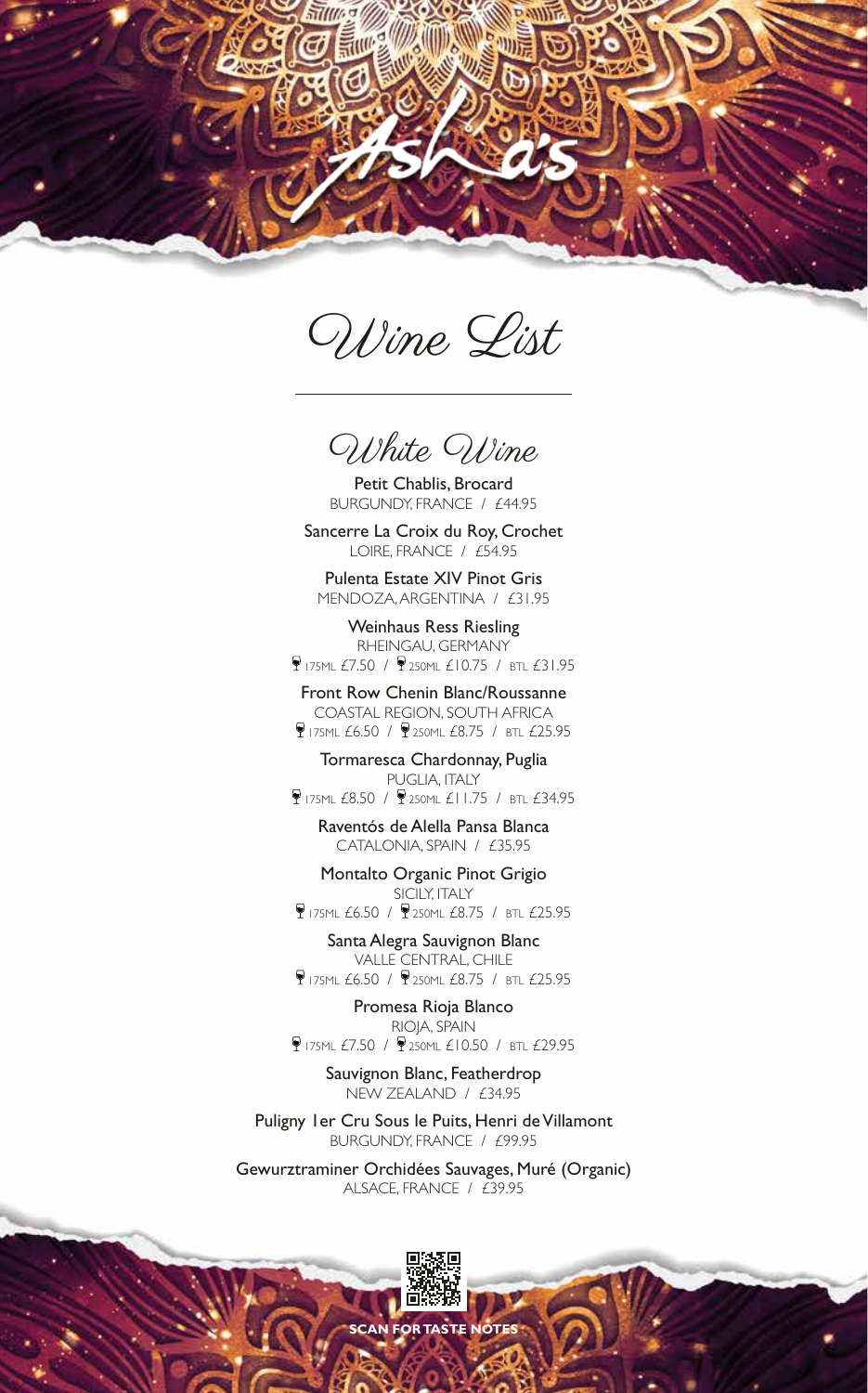

Red Wine

Finca La Colonia Malbec, Norton ARGENTINA 175ML £7.50 / 250ML £10.50 / BTL £29.95

Terre del Noce Merlot delle Dolomiti TRENTINO-ALTO ADIGE, ITALY **9 175ML £6.50 / 9 250ML £8.75 / BTL £25.95** 

Conde Valdemar Rioja Crianza RIOJA, SPAIN 175ML £9.00 / 250ML £12.75 / BTL £37.95

Artisan's Blend Shiraz/Viognier, Deakin Estate VICTORIA, AUSTRALIA / £26.95

> Pulenta Estate I Malbec MENDOZA, ARGENTINA / £49.95

Corralillo Pinot Noir, Matetic (Organic) ACONCAGUA, CHILE / £41.95

Bonacosta Valpolicella Classico, Masi VENETO, ITALY 175ML £9.00 / 250ML £12.75 / BTL £37.95

Costasera Amarone Classico, Masi VENETO, ITALY / £95.95

Badia a Passignano Chianti Classico Gran Selezione TUSCANY, ITALY / £94.95

> Ridge Lytton Springs CALIFORNIA, USA / £99.95

Crozes-Hermitage La Matinière Rouge, Ferraton RHÔNE, FRANCE / £50.95

Châteauneuf-du-Pape Domaine du Vieux Lazaret RHÔNE, FRANCE / £54.95

> Barbera d'Asti Fiulot, Prunotto PIEDMONT, ITALY / £40.95

Morandé Pionero Cabernet Sauvignon Reserva VALLE CENTRAL, CHILE / £26.95

Bodega La Flor Cabernet Sauvignon, Pulenta MENDOZA, ARGENTINA / £35.95



**CAN FOR TASTE**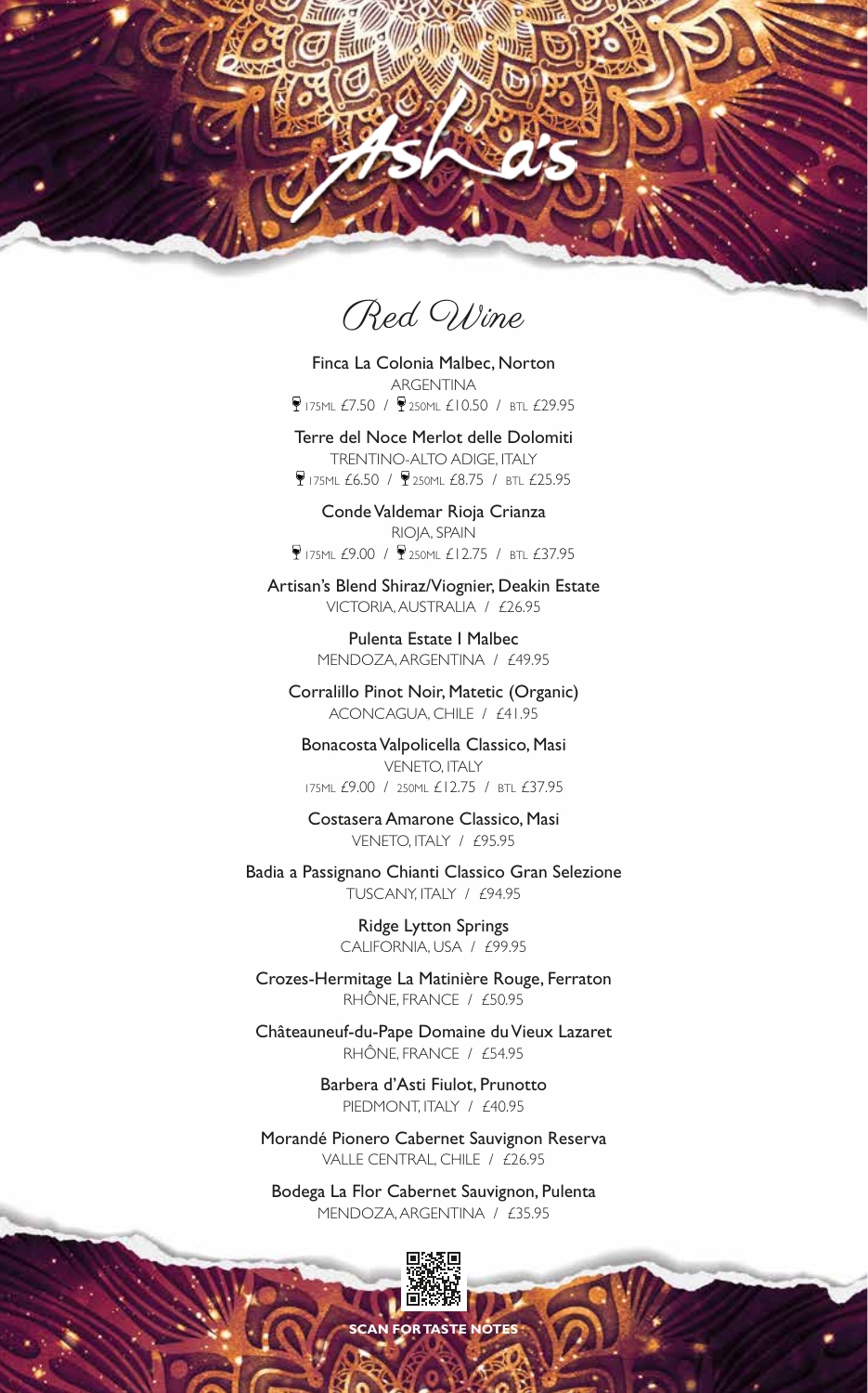

Rosé Wine

Terre del Noce Pinot Grigio Rosé TRENTINO-ALTO ADIGE, ITALY **175ML £7.00 / 250ML £9.75 / BTL £28.95** 

Minuty Prestige Côtes de Provence Rosé PROVENCE, FRANCE  $9175ML$  £11.00 /  $9250ML$  £15.95 / BTL £44.95

Château Minuty Rosé et Or Côtes de Provence Rosé PROVENCE, FRANCE / £70.00

Sparkling Wine

Bottega Gold Prosecco ITALY / 125ML £7.95 / BTL £37.95

Bottega Rosé ITALY / 41.95

Louis Dornier Et Fils Brut FRANCE / 9125ML £9.95 / BTL £44.95

> Moet & Chandon FRANCE / 55.95

Veuve Clicquot, Yellow Label Brut FRANCE / 65.95

Laurent-Perrier Cuvée Rosé Brut FRANCE / 85.95

> Dom Pérignon Brut FRANCE / 195

Louis Roederer Cristal Brut FRANCE / 305

Dom Pérignon Brut Rosé FRANCE / 360

Armand de Brignac Brut FRANCE / 395

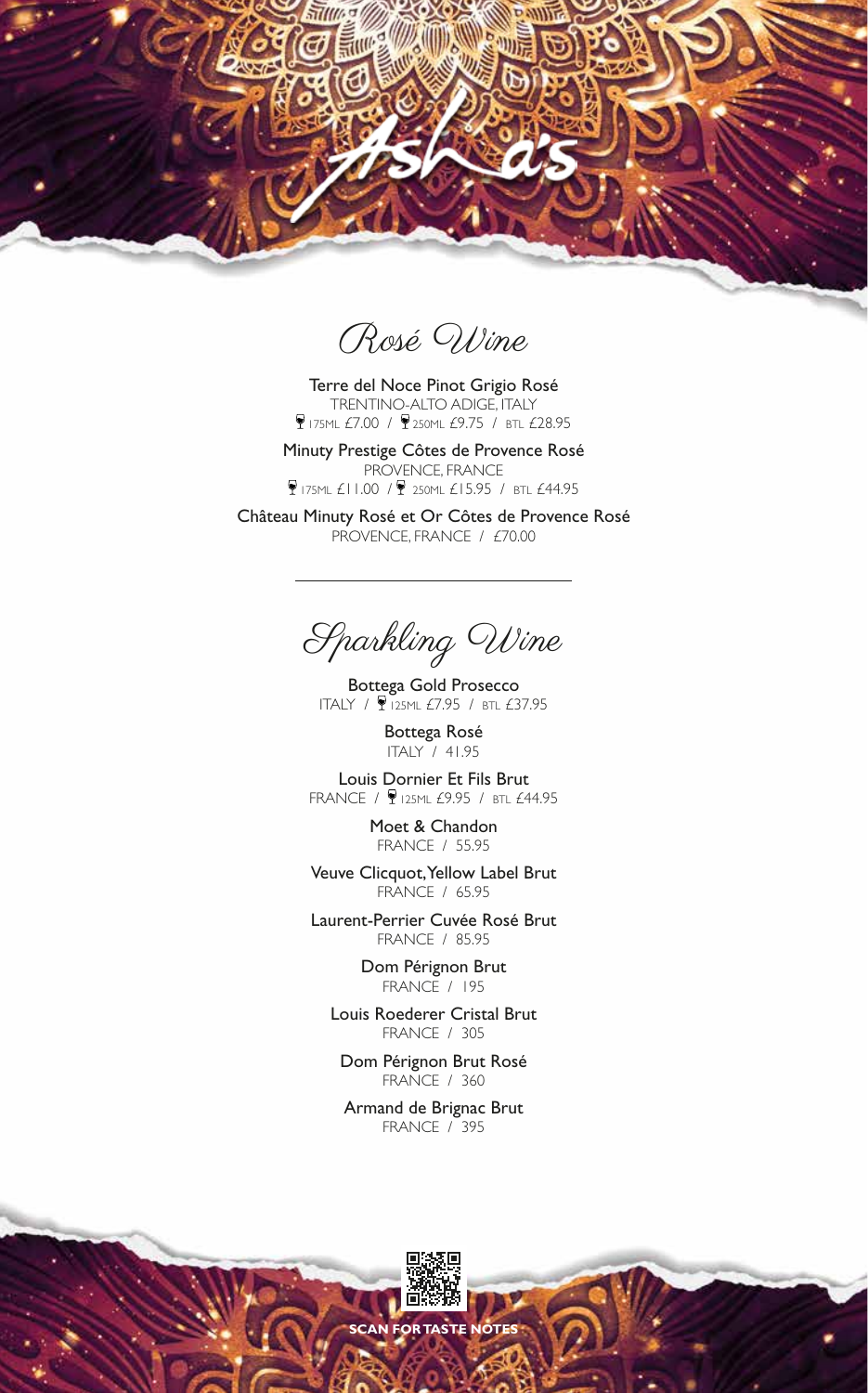



A SHOW STOPPING CENTRE PIECE THAT INCLUDES A CHOICE OF 2 COCKTAILS SERVED IN A TREASURE CHEST. £35.95 for 2 cocktails



# Colmore Kiss

Grass vodka and fig liqueur muddled with fresh figs, lime juice and homemade sugar topped with rose wine.

#### Dirty Lavender

Gin and violet liqueur with fresh lime juice, Elderflower syrupand white grape juice.

#### Captain Kiwi

Dark Rum and blackcurrant liqueur with fresh kiwi, blackberries, lime juice and homemade vanilla sugar.

#### Jewel in the Crown

Grapefruit Gin with fresh pomegranate, grapefruit, rosemary, rose syrup and lime juice topped with champagne.

# King of Bollywood

GlenFiddich and Mandarine Napoleon with fresh kumquats, brown sugar and orange bitter.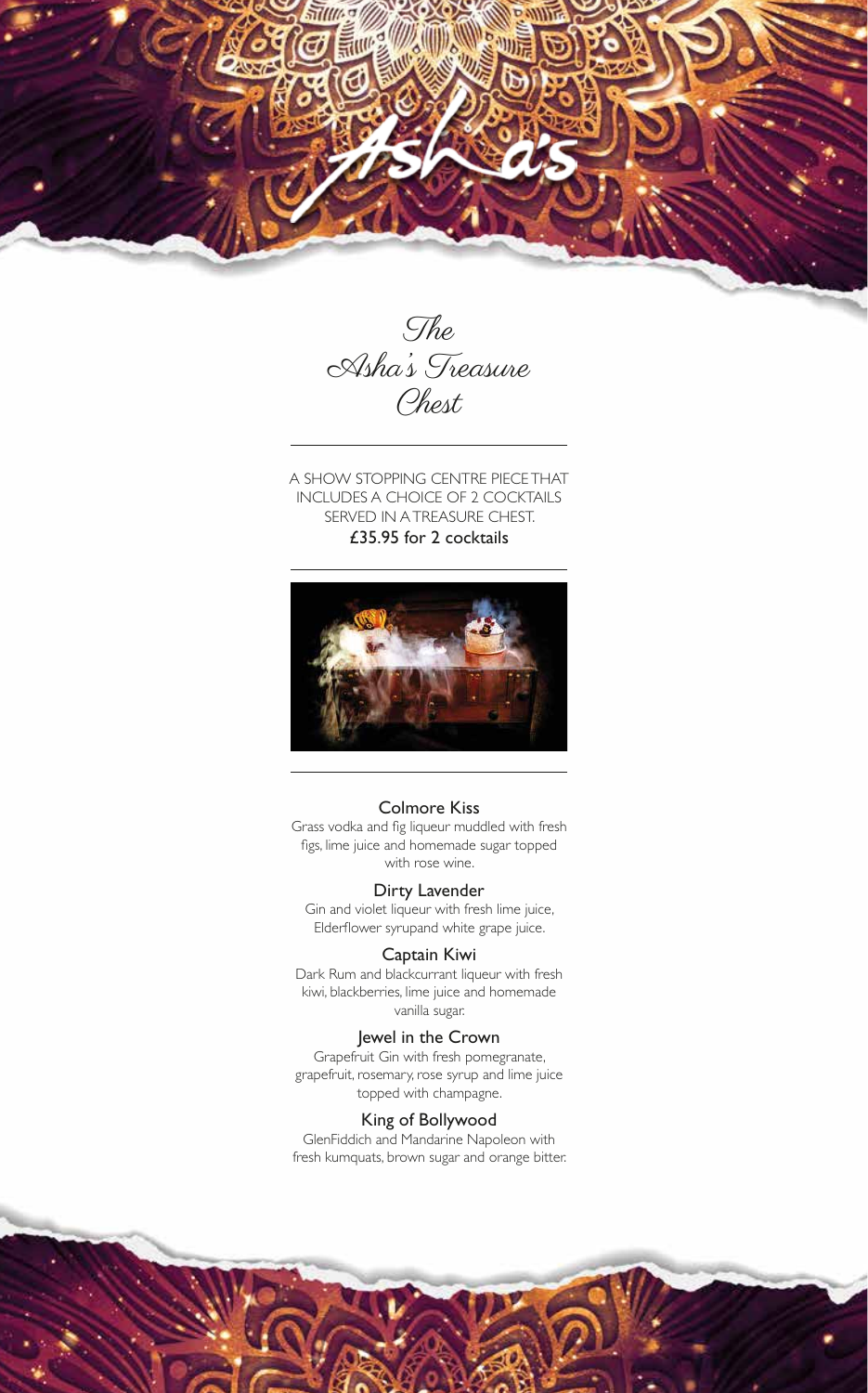

Asha's Speciality Cocktails

All £13.95

#### Rikshaw Fizz

Stolli Raspberry Vodka and pomegranate liqueur muddled with fresh kumquats, raspberries, redcurrants and homemade vanilla sugar, lengthened with champagne.

#### The Maharaja's Mistress

The sweet and aromatic combination of rose jam, curry leaves infused arrack and spiced rum, balanced with champagne.

#### Butterflies in the City

G Vine gin and coconut rum, combined with white grape and hand picked Roman chamomile, served with jasmine scented dry ice for a multi-sensory experience.

#### New Fashioned, Old Ways

Our favourite pre-prohibition classic with a theatrical twist; raisin rum, orange, muscovado sugar and all spice.

#### Empress Wu

Edinburgh Gin and mandarin liqueur combine with lime, pink grapefruit, locally foraged dandelion and burdock as well as yuzu bitters for a fresh and complex concoction.

#### Chairman Special - Deepak £14.95

Remy Martin VSOP Cognac with Cointreau, fresh ginger, nutmeg, mace, cloves and a cinnamon stick. Served flamed.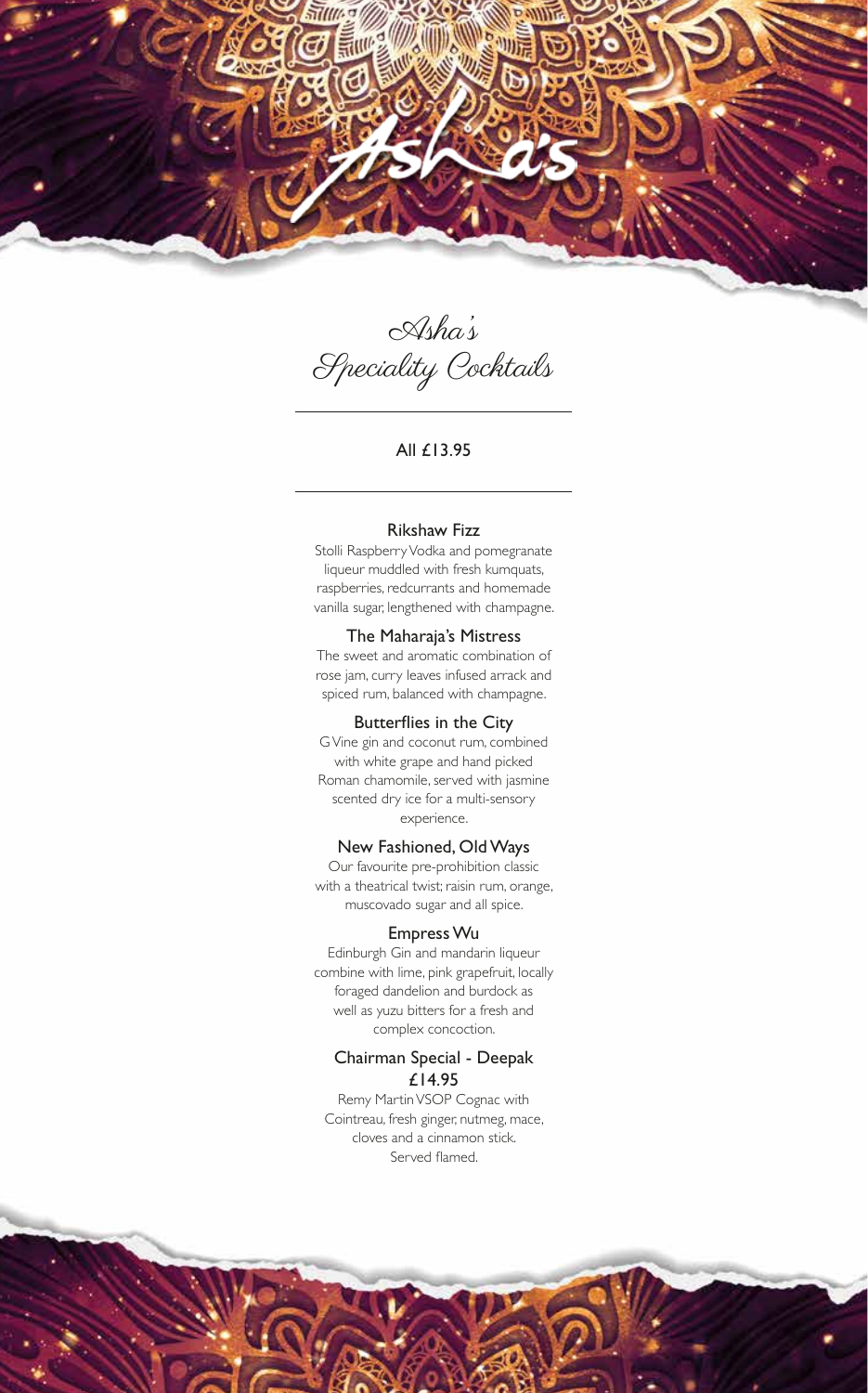

Non-Alcoholic

#### All £6.95

#### Alchemist

Fresh lychees muddled with raspberry purée and a hint of vanilla sugar, topped with apple juice.

Apple Slosh Fresh raspberry and passion fruit syrups shaken with apple juice and a dash of fresh lime.

**Tropicana** Fresh passion fruit shaken with guava and pineapple juices, served long.

Cucumber Lemonade Fresh cucumber, mint, lemon juice and sugar

syrup blended and lengthened with lemonade.

Watermelon & Ginger Mash Fresh watermelon, ginger and mint, shaken and scented with rosewater.

Passion Fusion Vanilla ice cream blended with passion fruit and pineapple juice.

Lassies

# All £5.95

Mango & Ginger Natural yoghurt blended with ginger

and mango purée.

Mango & Caramel Natural yoghurt blended with mango purée, laced with caramel syrup.

Strawberry & Coconut Natural yoghurt blended with strawberry and coconut purée.

Saffron & Pista Natural yoghurt blended with pistachios and saffron syrup.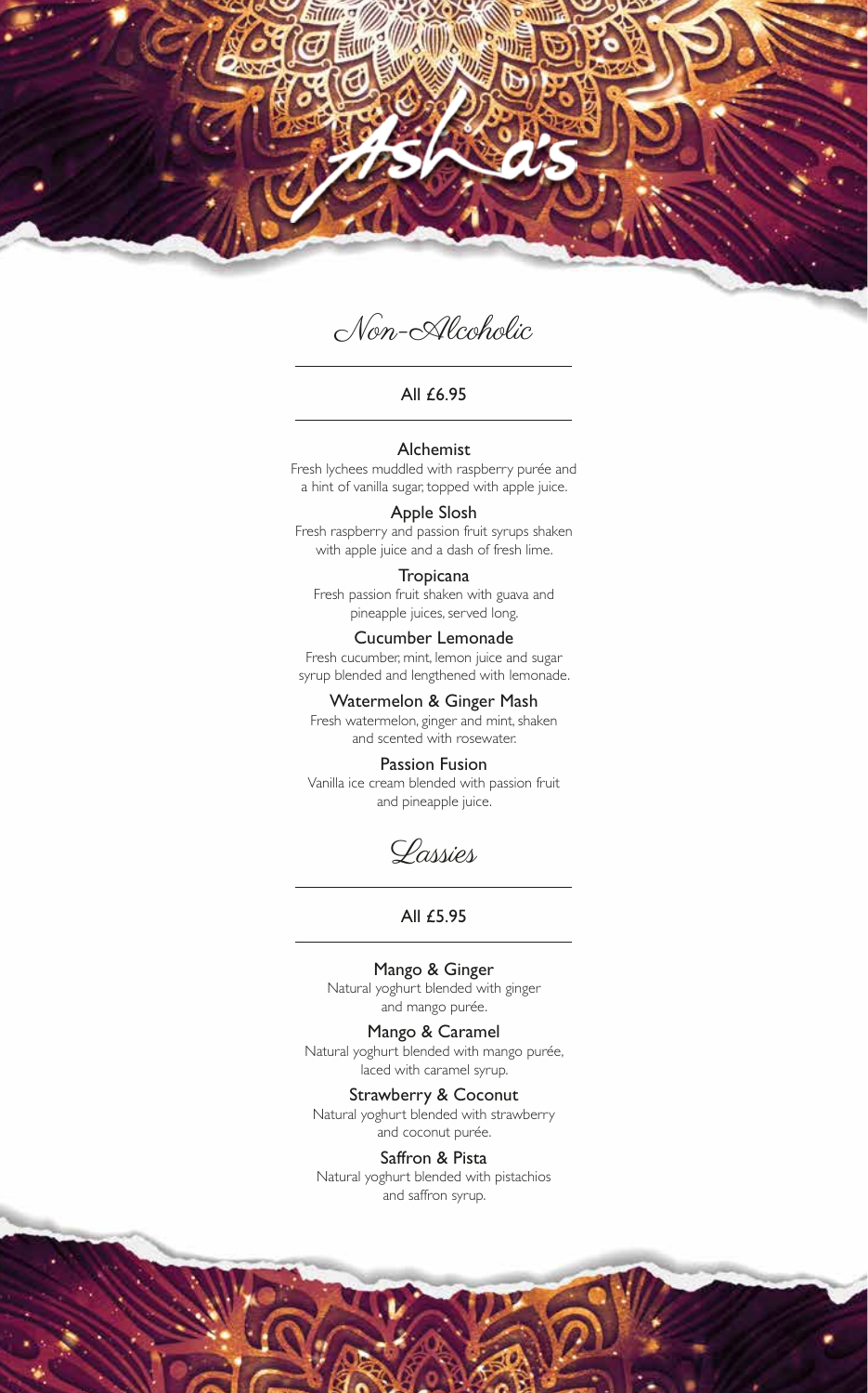

# Infused Martinis

## All £10.45

Watermelon Stolli vodka shaken with fresh watermelon

and sweetened with sugar syrup.

Pear & Ginger Glengoyne 12 Yrs whiskey muddled with fresh pear ginger, and honey, shaken with apple juice.

Lychee, Raspberry & Chili Stolli Vodka and Chambord Black Raspberry Liqueur shaken with fresh raspberries and lychee, balanced with a touch of lemon and chili.

# Pineapple & Cardamom

Bourbon Whiskey muddled with fresh pineapple and green cardamom, sweetened with smoky maple syrup, balanced with a hint of lemon.

#### Passion Jack

Bourbon whiskey shaken with fresh passion fruit, passion fruit purée and sweetened with homemade vanilla sugar, balanced with a hint of lemon.

#### Brummies Delight

Stolli Vodka and Cacao Liqueur shaken with hot chocolate and vanilla ice cream.

#### Absolute Passion

Stolli vodka shaken with freshly blended strawberries, fresh passion fruit and sugar syrup.

#### Italiano

Fresh espresso shaken with Stolli Vodka and Kahlua, balanced with homemade vanilla sugar.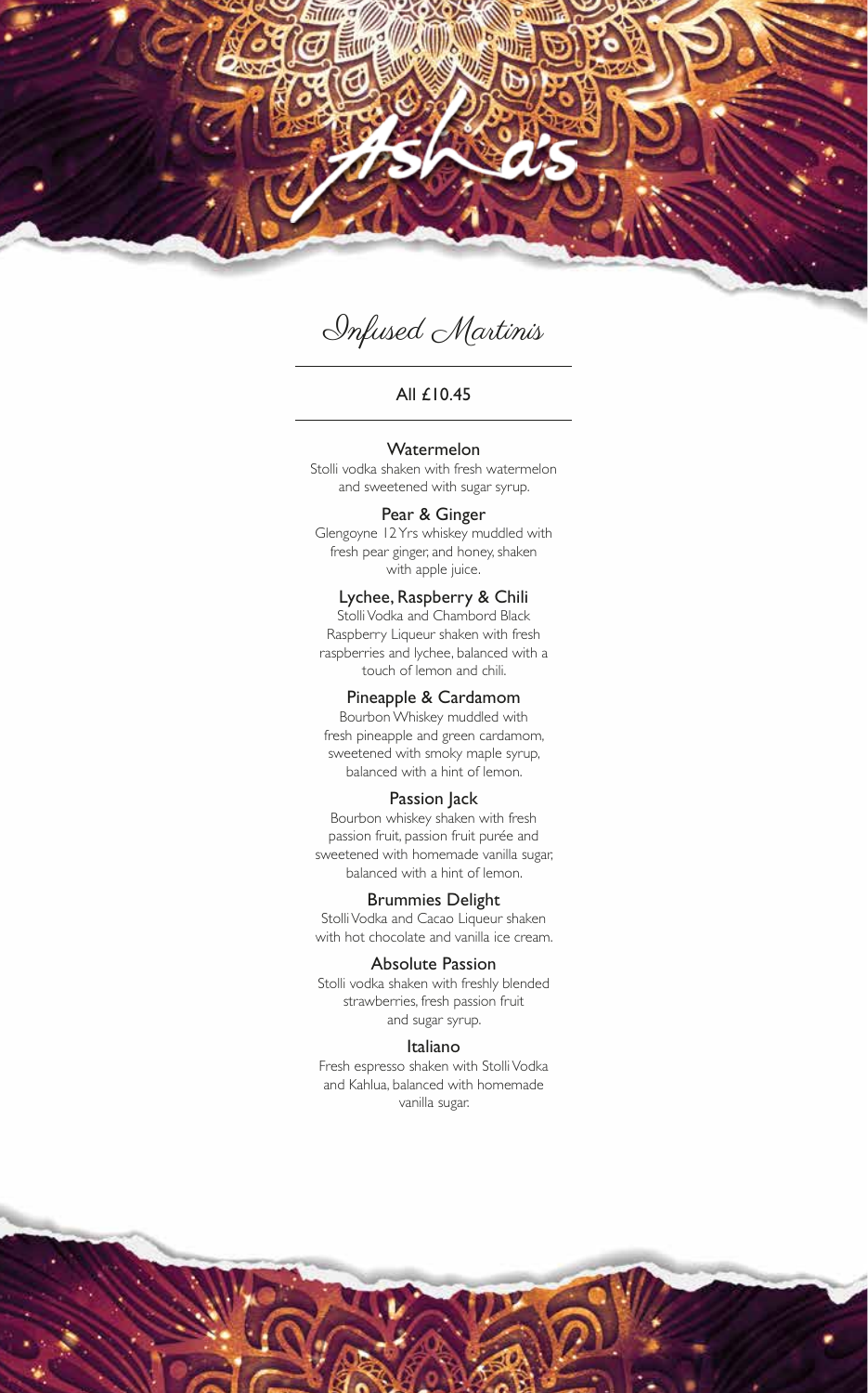

Asha's Short / Rocks

All £10.45

#### Speckled Bangle

Stolli Vodka and spiced rum muddled with fresh mandarin, sweetened with homemade cinnamon syrup.

#### Tennessee Tipple

Tennessee Whisky and Chambord Black Raspberry Liqueur muddled with fresh blackberries and lime, sweetened with vanilla syrup.

#### Minted Kentucky Strawberry

Fresh strawberries and mint smashed with vanilla sugar, laced with Woodford Reserve Bourbon and crème de fraise, balanced with a hint of lemon. Served short over crushed ice.

#### Mango Chili Mai Tai

Spiced rum and orange liqueur muddled with fresh mango and Holland red chili, sweetened with almond syrup.

#### Passionetto

Woodford Reserve Bourbon and Amaretto Almond Liqueur stirred with passion fruit and pineapple juice, balanced with homemade vanilla sugar.

#### Mango Passionfruit Caipiroshka

Stolli vodka, mango purée and passion fruit stirred into muddled lime and castor sugar.

#### Caribbean Love

An unusual combination of spiced rum, Malibu, honey liqueur and apple sourz, finished with a fizz.

#### Mango Melon

Stolli Lime vodka and melon liqueur on crushed ice finished with fresh mangoes.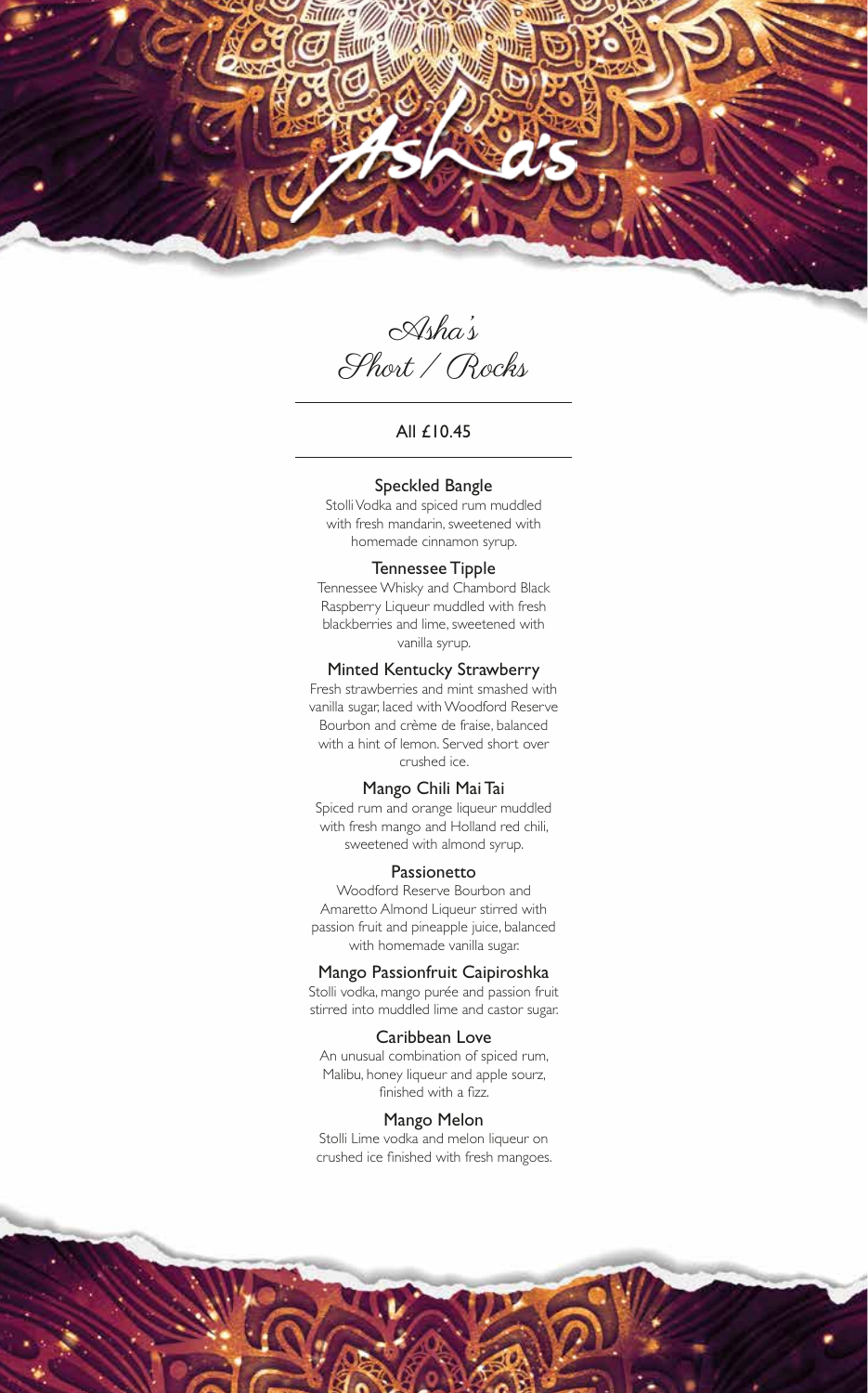

Asha's Long Cocktails

All £10.95

#### Delhi Devil

Tanqueray gin, fresh pomegranate and mint leaves muddled with lemon juice, lengthened with ginger beer.

#### Ras Rush

Fresh raspberries, passion fruit, black grape extract and Stolli Vodka, topped with raspberry liqueur.

#### Asha's Spiced Tea

Stolli Vodka, Edinburgh gin, spiced rum and tequila shaken with lime juice and homemade chai (tea) syrup with ice. Topped with ginger beer.

# Banana Mojito

Spiced rum and crème de banane stirred into muddled banana, mint, lime and demerara sugar, lengthened with banana juice.

#### Pineapple Mojito

Malibu and Havana rum stirred into muddled pineapple, mint, lime and castor sugar, lengthened with soda.

#### Strawberry Delight

Bombay Sapphire gin, strawberry liqueur, fresh lemon juice and strawberry purée, topped with lemonade.

#### Fruit Collins

Stolli vodka or Bombay Sapphire gin, lemon juice and sugar syrup topped with soda and a choice of the following: Passion Fruit • Mango • Banana Peach • Strawberry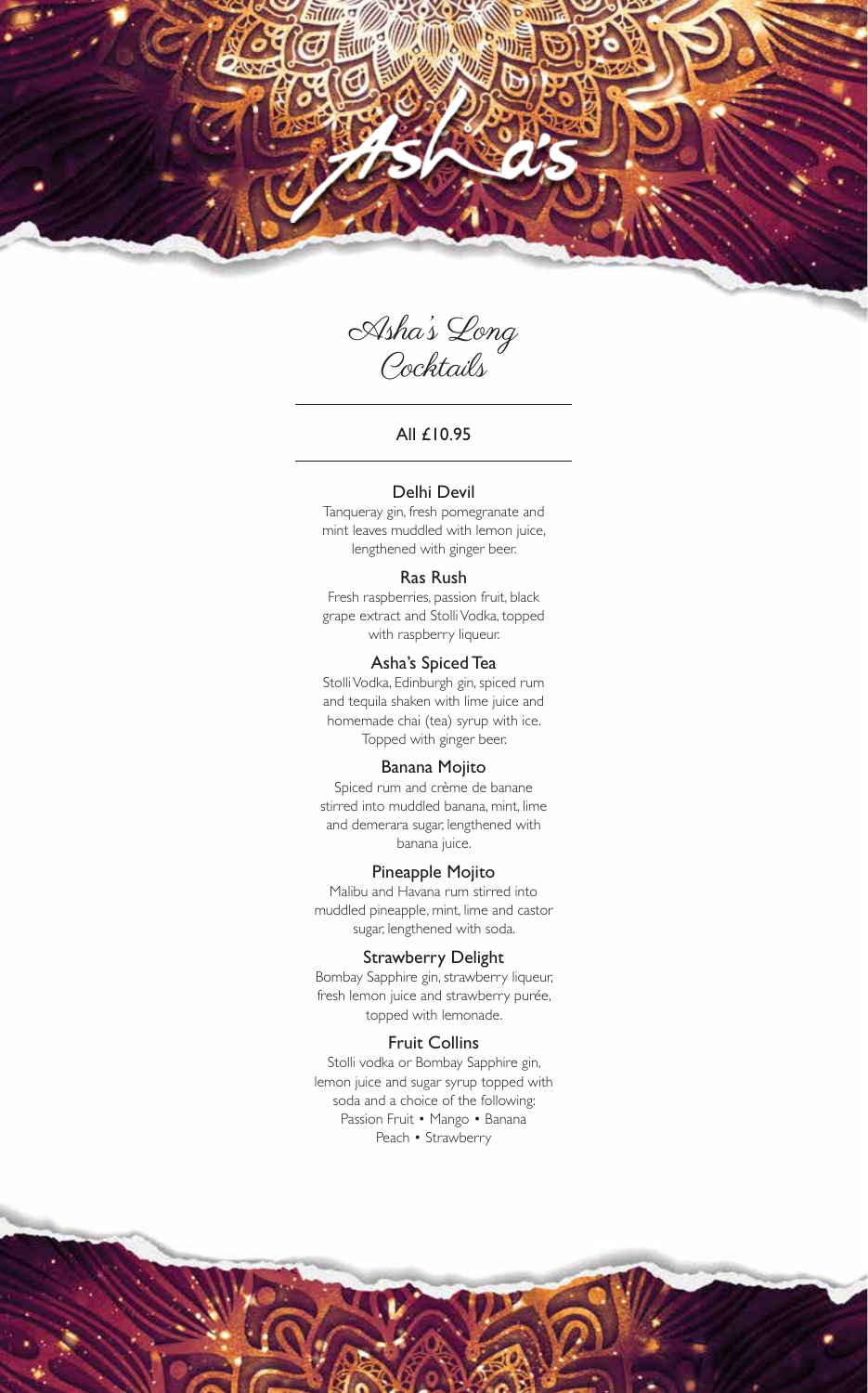

Classic Cocktails

#### All £10.45

#### Old Fashioned

Wild Turkey topped with muddled fresh orange, Angostura Bitters and sugars.

#### Classic Martini

Your choice of Bombay Sapphire gin (as original) or vodka stirred to perfection with a hint of dry Vermouth, served straight up in a frozen Martini glass with a choice of lemon zest or olive.

# Mojito

Muddled fresh mint and lime with aged Rum topped with soda, served long.

#### Moscow Mule

Stolli Vodka, fresh lime and sugar, topped with ginger beer.

#### Whisky Sour

Chivas Regal, Angostura bitters, fresh lemon juice and simple syrup.

#### Caipirinha

Cachaca Rum muddled with fresh lime and castor sugar, served with crushed ice.

## Singapore Sling

Bombay Sapphire gin, cherry brandy fresh lemon juice, pineapple juice, served long it with a fizz.

#### Cosmopolitan

Stolli Lime Vodka, Cointreau, lime and cranberry juice shaken and strained.

#### Manhattan

Bourbon stirred with sweet vermouth and bitters

#### Sex on the beach

Vodka and Peach schnapps shaken with orange and cranberry juice.

# Porn Star Martini £12.95

Vanilla Vodka shaken with passionfruit puree, Passion fruit juice, vanilla syrup and a shot of Prosecco on the side.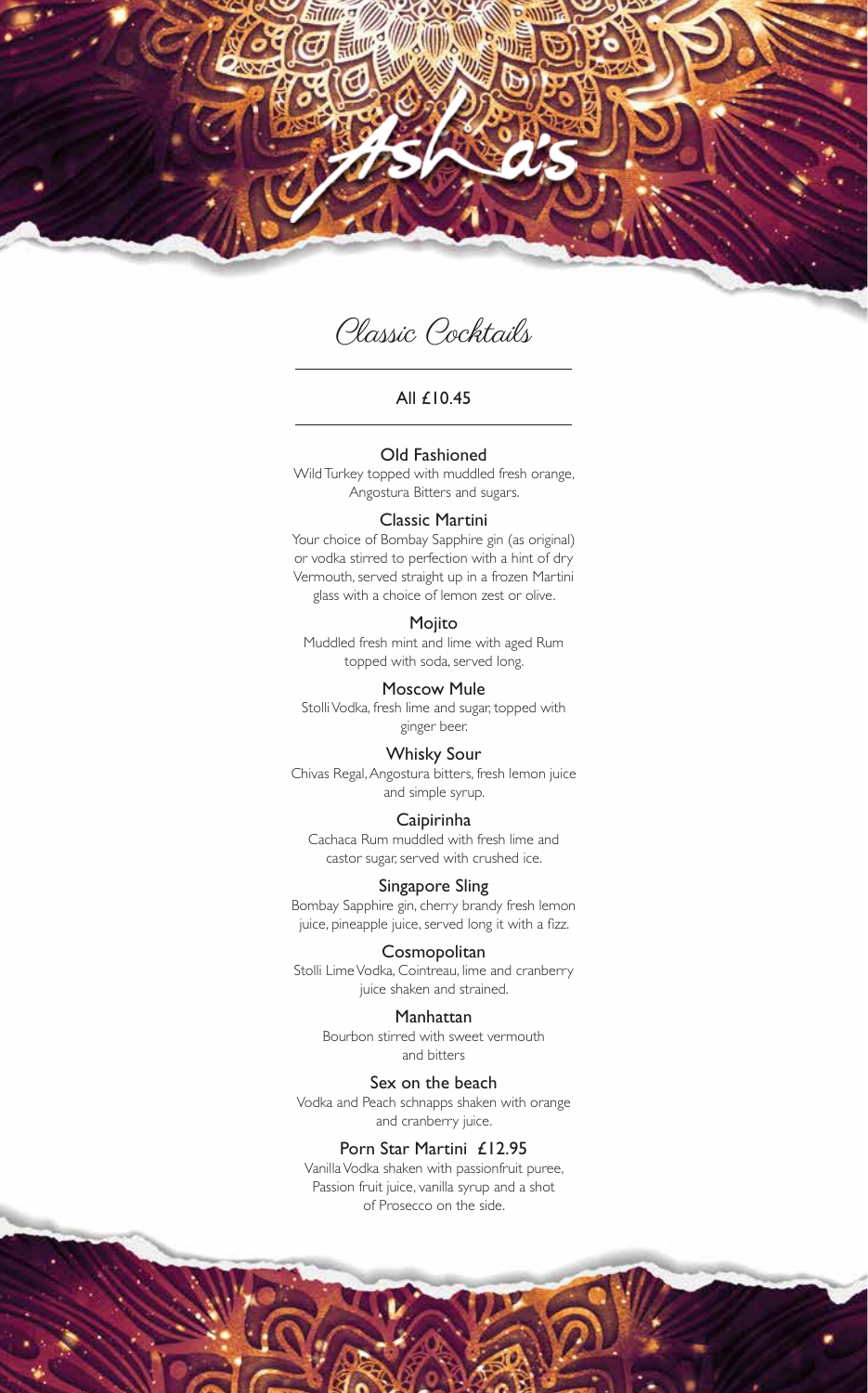

Shooters

#### B52 £5.95 Kahlua, Baileys and Grand Marnier finely layered.

Shooting Star £5.95 Vodka, peach schnapps, cranberry and orange juice, shaken and strained.

> Vanilla Surprise £5.95 Vanilla vodka and dry martini layered with kiwi syrup.

> > Slippery Nipple £5.95 Sambuca and Baileys.

#### Flaming Lambourghini £14.95

This drink really is fast and furious but with more petrol than Vin Diesel its guaranteed to set pulses racing! Sambuca, Baileys, Kahlua and Blue Curacao.

Champagne Cocktails

#### Vanilla Champagne £11.95

Stolli Vanilia Vodka shaken with butterscotch liqueur and balanced with homemade vanilla sugar. Lengthened with champagne.

#### Maharani £11.95

Bombay Sapphire gin and blackcurrant liqueur shaken with lemon juice, lengthened with champagne.

Bellini £11.95 Peach schnapps and peach purée lengthened with champagne.

# Fizzy Apple £11.95

 Premium vodka and apple juice with a dash of grenadine and champagne.

Fraise Royale £11.95

Strawberry liqueur and strawberry purée lengthened with champagne.

#### Kir Royale £11.95

Crème de cassis topped with champagne.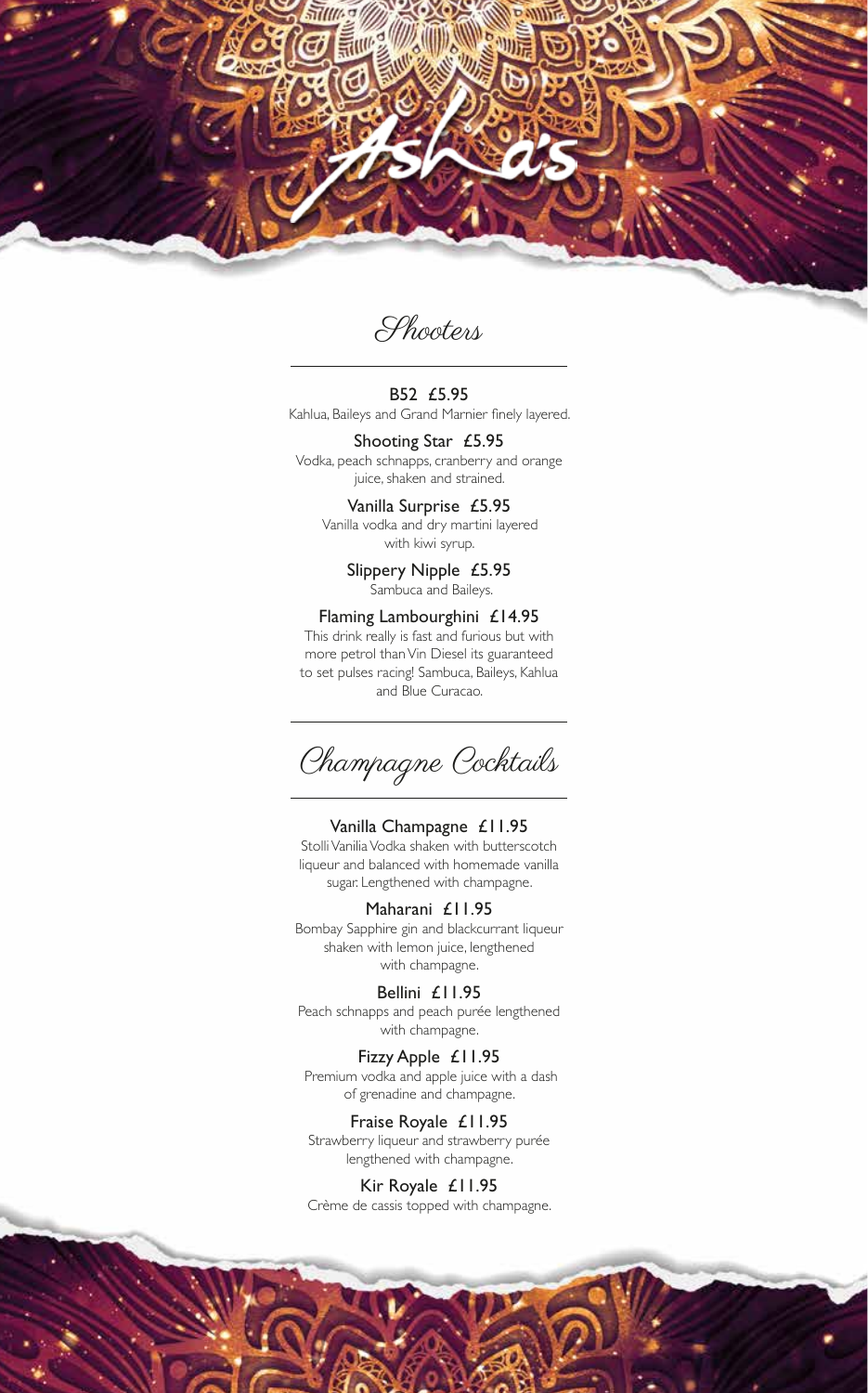

Draught & Bottled Beers

#### DRAUGHT BEER

| Cobra | Pint £5.95            |
|-------|-----------------------|
| Cobra | $H\text{alf}$ $E2.95$ |

# CIDER (600ml)

| Magners |  | £5.75 |
|---------|--|-------|
|---------|--|-------|

## BOTTLED BEERS (330ml)

| <b>Budweiser</b>                        | £3.95           |
|-----------------------------------------|-----------------|
| Cobra                                   | £3.95           |
| Corona                                  | £3.95           |
| Kingfisher                              | £3.95           |
| Peroni Nastro                           |                 |
| Azzuro                                  | £4.25           |
| Stella Artois                           | £3.95           |
| Tiger Beer                              | £3.95           |
| Cobra Large                             | $(660ml)$ £6.95 |
| <b>Empress Ale</b>                      | £4.45           |
| An easy drinking lightly carbonated     |                 |
| premium golden ale with citrus and malt |                 |

flavours craft brewed to complement spiced foods.

Cobra Low Alcohol £3.45

Whisky

# BLENDED WHISKY

| <b>Famous Grouse</b> | £4.45  |
|----------------------|--------|
| lameson              | £4.65  |
| Chivas Regal 12Yrs   | £4.65  |
| Johnnie Walker Black | £4.95  |
| The Balvenie 14Yrs   | £5.45  |
| Monkey Shoulder      | £5.65  |
| Chivas Regal 18Yrs   | £8.95  |
| Hibiki               | £9.95  |
| Johnnie Walker Gold  | £13.95 |
| Royal Salute 21Yrs   | £14.95 |
|                      |        |

# SINGLE MALT WHISKY

| Glengoyne 12 Yrs   | £4.95  |
|--------------------|--------|
| Glenmorangie 10Yrs | £4.95  |
| Talisker 10Yrs     | £4.95  |
| Glenfiddich 12Yrs  | £4.95  |
| Macallan 12Yrs     | £5.45  |
| Glenfiddich 18Yrs  | £7.95  |
| Yamazaki 12 yrs    | £10.95 |
| Macallan 18Yrs     | £14.95 |
| Glenfiddich 21Yrs  | £14.95 |

# AMERICAN BOURBON **WHISKY**

| Jack Daniel's           | £4.45 |
|-------------------------|-------|
| Jim Beam                | £4.45 |
| Maker's Mark            | £4.65 |
| Jack Daniel's Honey     | £4.65 |
| <b>Woodford Reserve</b> | £4.95 |

# LIQUEURS, BITTERS & APERITIFS

Please ask your bartender / server for the selection £3.45 for 25ml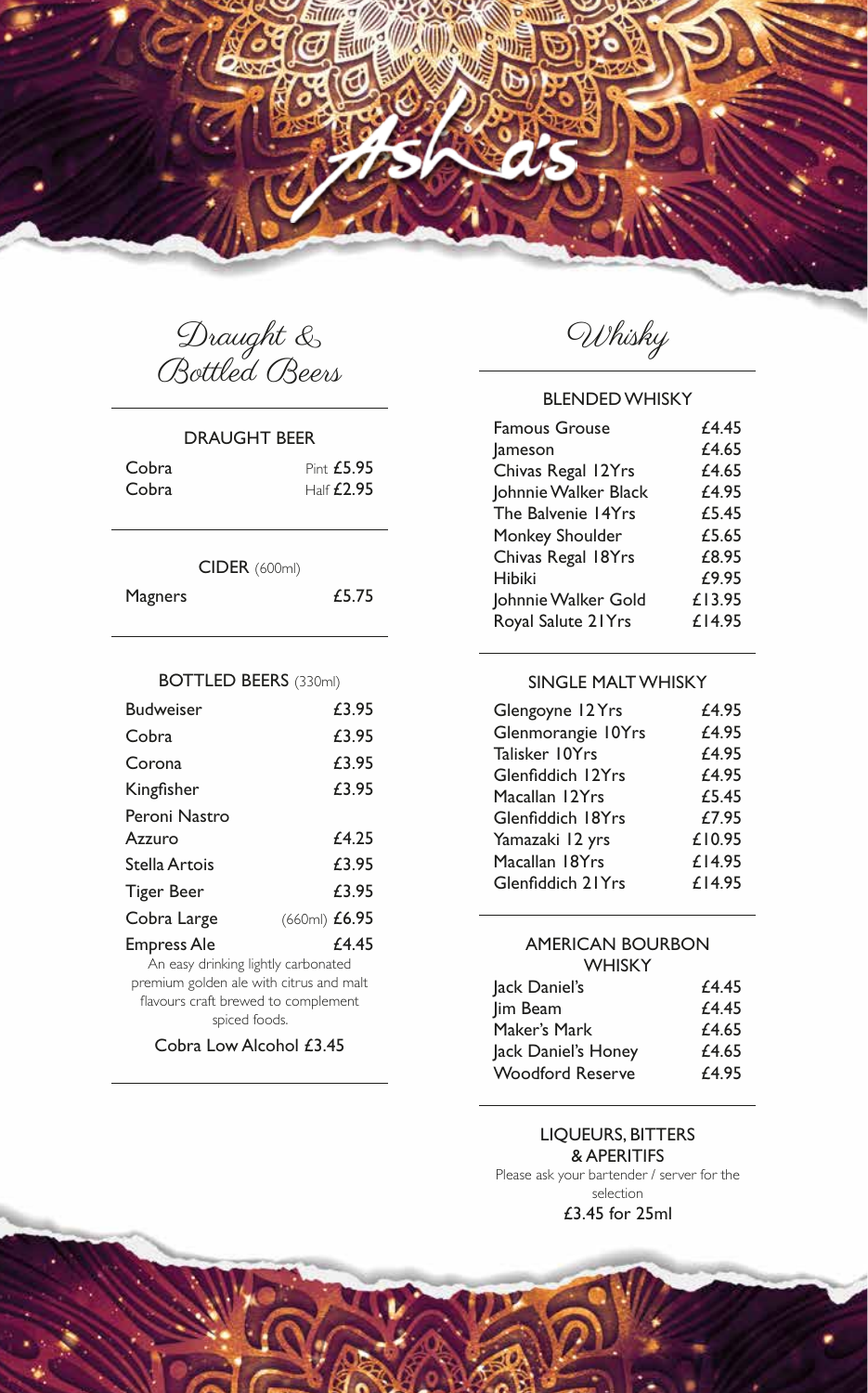

Cognac

| Courvoisier VS          | £4.45  |
|-------------------------|--------|
| Hennessy VS             | £4.65  |
| Martell VS              | £4.65  |
| <b>Remy Martin VSOP</b> | £5.65  |
| <b>Remy Martin XO</b>   | £14.95 |
|                         |        |

Gin

| Tanqueray<br><b>Bombay Sapphire</b> | £4.65<br>£4.65 |
|-------------------------------------|----------------|
| <b>Gin Mare</b>                     | £4.95          |
| Bathtub                             | £5.45          |
| <b>Hendricks</b>                    | £5.65          |
| Monkey 47                           | £5.95          |
| Edinburgh Gin                       | £5.95          |
| <b>G</b> Vine                       | £5.95          |
| Tanqueray 10yrs                     | £7.95          |
|                                     |                |

| PINK GIN     |       |
|--------------|-------|
| Pinkster     | £5.25 |
| <b>Bloom</b> | £5.25 |
| Chase pink   | £5.25 |

All spirits and liqueurs are served in 25ml measures

Rhubarb Gin **£5.45** 

Vodka

| f4.45  |
|--------|
| £4.65  |
| f4.95  |
| £5.25  |
| £5.45  |
| £5.45  |
| £5.65  |
| £5.65  |
| £6.95  |
| £11.95 |
|        |

Tequila

| Olmeca Blanco    | £3.95 |
|------------------|-------|
| Olmeca Resposado | £3.95 |
| Patron Silver    | £4.45 |
| Patron Reposado  | £4.95 |
|                  |       |

Rum

| Malibu               | £3.95         |
|----------------------|---------------|
| Bacardi              | <i>f</i> 4.15 |
| Havana               | f4.45         |
| Kraken               | f4.45         |
| Captain Morgan Dark  | f4.45         |
| Captain Morgan Spice | f4.45         |
| Havana 3yrs          | f4.45         |
| Havana 7yrs          | f 5. I 5      |
| Bacardi 8yrs         | £5.65         |
| Bambu                | £5.65         |
| Old Monk             | £7.95         |
| Ron Zacapa XO        | £12.95        |
|                      |               |

All spirits and liqueurs are served in 25ml measures